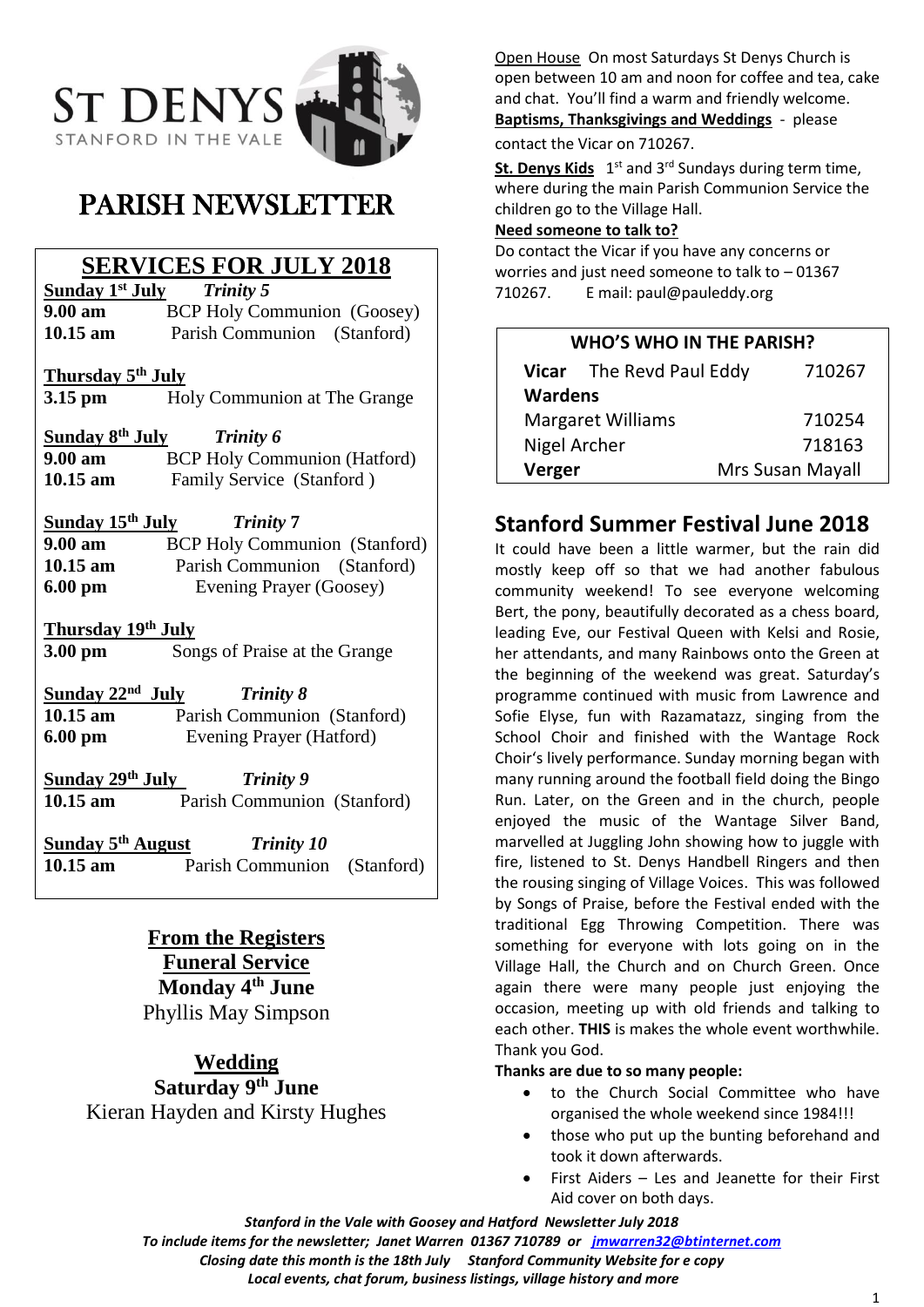- everyone who helped set up and clear away on both days. Many hands certainly made things so much quicker and easier.
- all the local firms who either gave raffle prizes or sponsored the entertainment so that we could offer it free.
- To the many villagers who kindly donated books and bric-a-brac
- to the people who lent us equipment  $-$  Darren Rolls with the PA; Colin Ponting the straw bales and Stanford School the gazebos.
- all the organisations for your interesting and beautiful contributions to the flower festival in the Church and for running the various stalls and side shows on Sunday. The 'Playing the Game' resulted in some lovely, interesting arrangements.
- the children from Stanford School who entertained everyone with their singing, to Eve, Kelsi and Rosie for leading the festival procession and to all those who turned up to join in with the procession.
- to Mrs Margaret Grant for crowning the Festival Queen
- Wantage Rock Choir for their great singing, especially in the rain!
- the St Denys Handbell ringers for your entertaining music.
- the Friends of Stanford School for organising the Bingo Run.
- Village Voices for their enthusiastic singing medley. Watch out for information about their autumn activities.

**Thank you to all the helpers who worked so hard throughout the weekend.**

**A special thank you to all who just came, enjoyed the friendly atmosphere and supported the event, making it such an enjoyable weekend with a great community feel**.

On the money side, we are still waiting for many donations to come in, but the Church profits should be just over £3500.00, after paying the £2600.00 expenses! Festival Saturday is Church fundraising so that together with sponsorship, all the expenses can be covered resulting in free entertainment all weekend for everyone to enjoy.

Thank you all for your gifts and donations, your support and help.

Janet Warren (on behalf of St Denys Church)

### **Stanford Volunteer Taxi Service**

If you need transport for a medical appointment, please phone **MARJORIE GOODING 01367 710656** As much notice about any appointments makes things easier and more drivers would be greatly appreciated.

#### **Thank You**

Linda, Ian, Adam and Leanne Pendell would like to say a heartfelt 'Thank you' to everyone who attended Glyn's funeral.

The amazing sum of **£1394.43** was collected in his memory, which has now been shared equally between Thames Valley Air Ambulance and Special Effect Disability Charity. A huge thank you to Revd Paul for his support and wise words; to Gill and her team for all their hard work; and to John for his input and sincere delivery of Glyn's eulogy.

Thank you also for all the cards, beautiful flowers and kind words that we received.

We so much appreciated them at such a very sad time Thank you to all.

#### **STANFORD DRAMA GROUP**

July Production of "Building Bridges" -

#### **CANCELLATION**

We are sorry to have to announce that, due to unforeseen circumstances, this production has had to be cancelled.

Our next production will be our pantomime in February 2019. We will be starting work on this in September so please come and join us.

We meet on Tuesday nights at 20.00 hrs in the Village Hall. We are a friendly group and would welcome new members in any capacity.

If you don't fancy acting then perhaps you could help with set- building, back-stage or costume. Come and join us. John Smith. 710494

## **The next Parish Council Meeting is on Wednesday 4th July in the large Village Hall at 7.30 pm All welcome**

**Chatterbox Small Village Hall Every Thursday from 10 – 12 noon**

All are welcome to call in for a drink, catch up with friends or meet new ones. Occasional raffles, quizzes and bring and buy.

## **SCRAMBLERS**

**Thursday July 5 th at 9.00 am in St Denys Church And Thursday July 19th at 9.00 am in the Vicarage Garden for a Teddy Bear's Picnic.**

Join us at Scramblers for Stories, music and craft activities. All children and careers welcome. Refreshments provided. For more info please contact :  **Amanda[: amandanoviss@hotmail.com](mailto:amandanoviss@hotmail.com)**

 **Liz: [esrobertson25@gmail.com](mailto:esrobertson25@gmail.com)**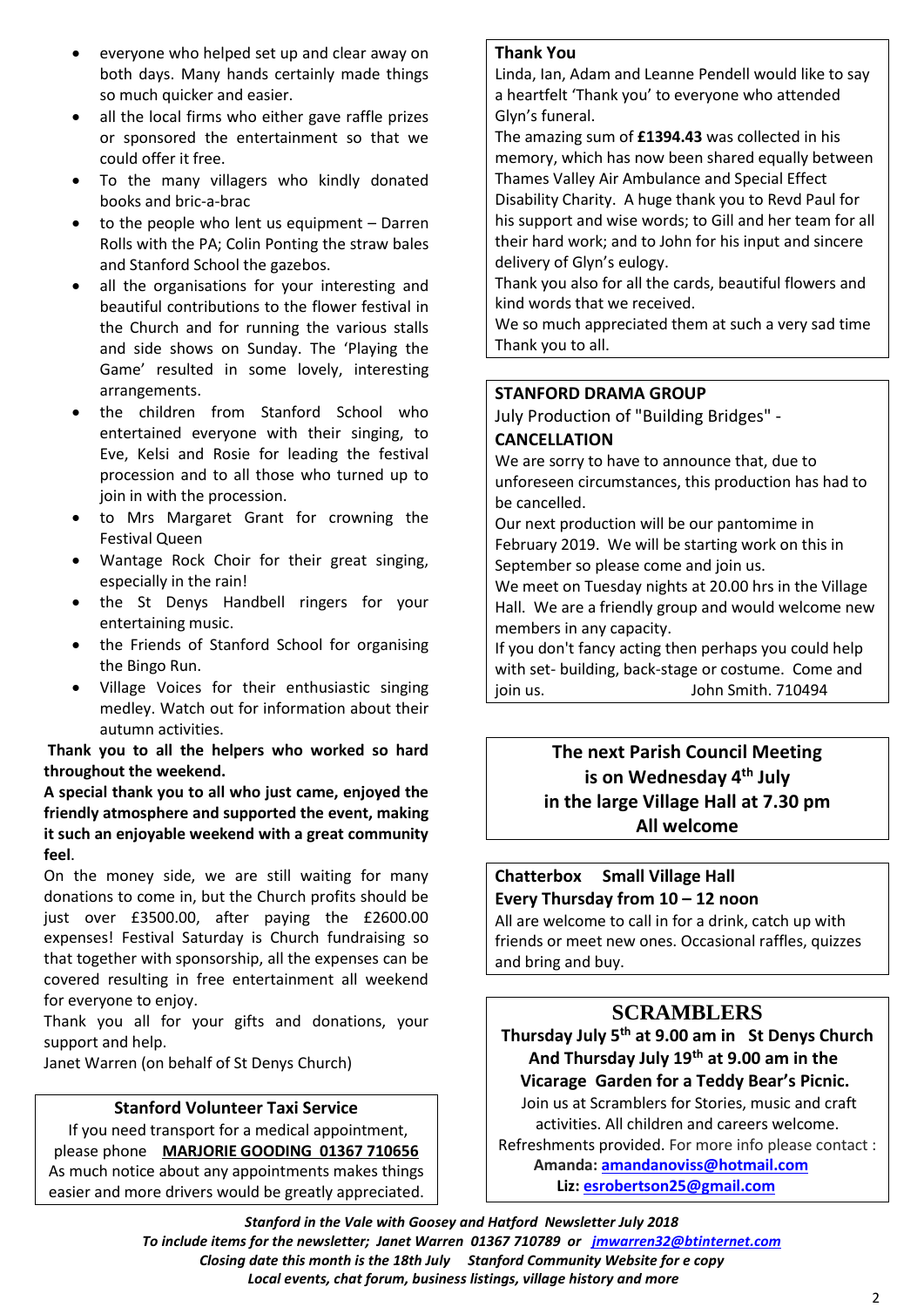## **Women's Breakfast**

**St Denys' Church invites you to: A Women's Breakfast on Saturday 7th July 2018** At: Stanford in the Vale Village Hall Time: 8.30am for 8.45am start. Speaker: Jenny Baines (Jennybaines.org) "Home by another way" To book your place, please contact Julia Thorp [.stdenysgals@yahoo.com](mailto:stdenysgals@yahoo.com) or 07760370717. We welcome donations towards the cost of the breakfast.

## **Stanford Art Group Meeting Monday 9 th July 7.30 pm Stanford Village Hall**

**Charcoal drawing demonstration** and workshop with Jane Strother. Non members welcome. £4 for non members, £2 members. All welcome. Why not come along and unleash your artistic side? No experience necessary.

For more details find Stanford Art Group on Facebook

## **IN NEED OF FUEL?**

TOP UP SPIRITUALLY AT THE STANFORD-IN-THE-VALE **FILLING STATION!** 

What is a Filling Station?

A new informal way of expressing the Christian faith. Using local mid-week monthly celebrations in unusual venues to support and strengthen our local Churches

Where and When:

The Vine, Mill Farm. Faringdon Road. Stanford in the Vale, Oxon SN7 8NP

July 11th 2018 7.30pm to 9.00pm

Doors open from 7.00pm<br>for coffee and cake.

For more information visit the website or contact me directly:

www.thefillingstation.org.uk or Chris Weatherall on 07775 564131 or 01367 710208

## **FARINGDON & DISTRICT U3A – THURSDAY 12 th JULY 2018**

**Diz White** will talk about **Downton Abbey** film locations in the Cotswolds, including a dip into the history of these sites, encountered during her search to

buy a  $17<sup>th</sup>$  century cottage in this beautiful area. Refreshments will be available after the meeting. All members are welcome to attend but visitors are required to pay £1.50. Further information is available from the website on [https://faringdondistrictu3a.com](https://faringdondistrictu3a.com/)  or from the chairman Margaret Brown on 01367 615 385. **Advance notice** – the U3A Summer Lunch will be held on Thursday 16<sup>th</sup> August. Further details will be available in July

### **Slimming World**

Your Slimming World group meets every Thursday from 7.30pm at Stanford in the Vale Primary School. Contact Amy 07514 255703

## **Music In The Vale**

Our fourth Music in the Vale concert in 2018 which is entitled *"A Secret Weiss"* **starts at 6.00pm on Saturday 14th July 2018 in All Saints Church, Goosey.** The concert features Lynda Sayce – baroque lute in a programme of 18th century German lute music by Sylvius Leopold Weiss & his contemporaries … Admission by programme £15.00 (refreshments included) from Vogue Hairdressing, 28 High Street, Stanford in the Vale, telephone 01367 710476, or call 01367 718344, or 01367 718420, email [info@musicinthevale.net](mailto:info@musicinthevale.net) , at the door, or [DJPedderDPA@btinternet.com](mailto:DJPedderDPA@btinternet.com) .

Seating capacity is limited and tickets sell fast so please book in good time.

## **Saturday 14th July Letcombe Valley Wildlife Discovery Day 2-4.30 pm**

Letcombe Regis, Wantage, OX12 9JU Discover more about this reserve, its landscape and the treasures it holds, nestled in the small village of Letcombe Regis, near Wantage

- Birds, bugs, reptiles, bees, butterflies, moths & small mammals
- Nature craft, build a bird box
- Den building & mud kitchens

For more details contact:

[letcombevalley@gmail.com](mailto:letcombevalley@gmail.com) or visit the website: [www.bbowt.org.uk/reserves/letcombe-valley](http://www.bbowt.org.uk/reserves/letcombe-valley)



*Please support Stanford in the Vale CE Primary School Summer Fete On Saturday 14th July* 

 *From 2pm – 5pm* 

 *In the School Grounds* 

*There will be lots of stalls and games, a barbeque, bar, fairground attractions, bouncy slide plus staff in the stocks!* 

*Plus the children will be entertaining in the arena.*